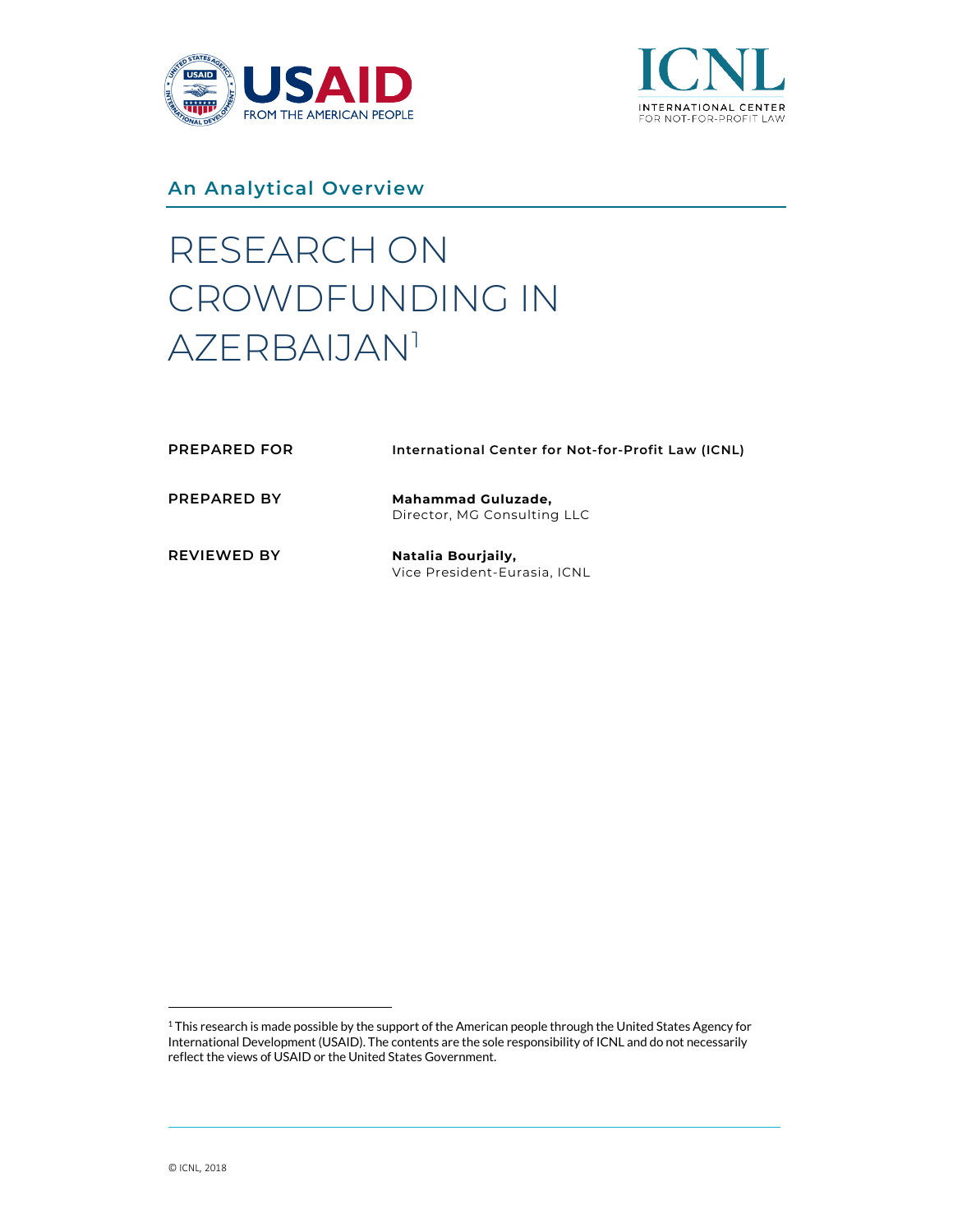# **Contents**

| Introduction<br>Goals and Objectives of this Research<br>Defining the Concept of Crowdfunding<br>for the Purpose of this Research<br>I. Legal Regulation for Types of Funding for NCOs |                |                                      |                          |
|----------------------------------------------------------------------------------------------------------------------------------------------------------------------------------------|----------------|--------------------------------------|--------------------------|
|                                                                                                                                                                                        |                | I.I. General Provisions              | $\overline{\phantom{0}}$ |
|                                                                                                                                                                                        |                | I.I.I. Donations                     | 5                        |
|                                                                                                                                                                                        |                | I.I.2. Income from Economic Activity | 6                        |
| 2. Taxation of NCOs                                                                                                                                                                    |                |                                      |                          |
| 2.1. NCO-simplified tax payers                                                                                                                                                         | 8              |                                      |                          |
| 2.2. NCOs under regular tax Regime                                                                                                                                                     |                |                                      |                          |
| 2.2.1. Taxation with Profits Tax                                                                                                                                                       |                |                                      |                          |
| 2.2.2. Taxation of Income from Economic Activity                                                                                                                                       |                |                                      |                          |
| 2.2.3. VAT for NCOs                                                                                                                                                                    | I <sup>O</sup> |                                      |                          |
| 3. Specifics of Legal Regulation of Fundraising for NCOs via Crowdfunding                                                                                                              |                |                                      |                          |
|                                                                                                                                                                                        | IO             |                                      |                          |
| 3.I. Payment via SMS                                                                                                                                                                   | H              |                                      |                          |
| 3.2. Payment via E-terminals                                                                                                                                                           | I <sub>2</sub> |                                      |                          |
| 3.3. Payment to an NCO's Bank Account                                                                                                                                                  | <b>13</b>      |                                      |                          |
| 3.4. Payments from Foreign Sources                                                                                                                                                     |                |                                      |                          |
| 4. Conclusions and Recommendations                                                                                                                                                     | 15             |                                      |                          |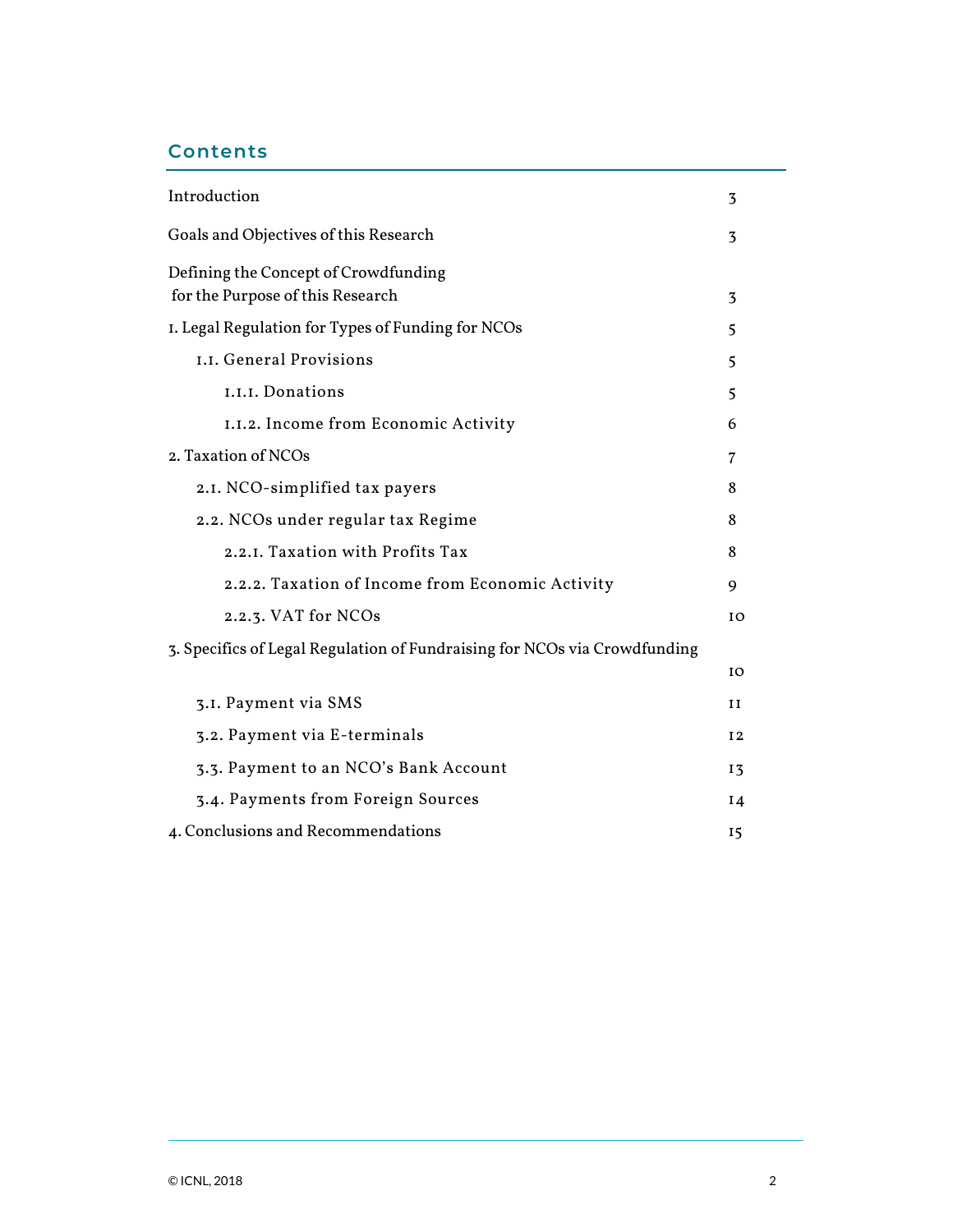# Introduction

# Goals and Objectives of this Research

The present research on crowdfunding in the Republic of Azerbaijan (hereinafter "research") is based on analysis of the legislation of the Republic of Azerbaijan (hereinafter "Azerbaijan"). The research:

- 1. presents a review and analysis of the existing legal regulation of fundraising by non-commercial organizations ("NCOs") by means of electronic and online tools (crowdfunding); and
- 2. provides conclusions and recommendations on how to most efficiently use existing electronic and online tools in compliance with legislation, as well how to further develop and use new potential methods for NCO fundraising.

The research achieves these goals by presenting the results of legal analysis of civil, banking, financial and tax regulation relating to NCOs' fundraising by means of electronic and online tools, both as written in legislation and as implemented in practice.

The present research intends to explain to NCOs: a) how to use electronic and online tools as fundraising methods in compliance with the law; and b) to provide recommendations for legislative reforms in Azerbaijan, improving NCO's access to funding through the use of electronic and internet services.

# Defining the Concept of Crowdfunding for the Purpose of this Research

There is no definition of "crowdfunding" under Azerbaijani legislation. Therefore, for the purposes of the present research we suggest using the following definition:

"Crowdfunding is fundraising from broad circle of legal and natural persons with the use of electronic and internet means through donations and other gratuitous transfers, as well as sales of goods and services aiming to finance specific or general statutory purpose of the NCO".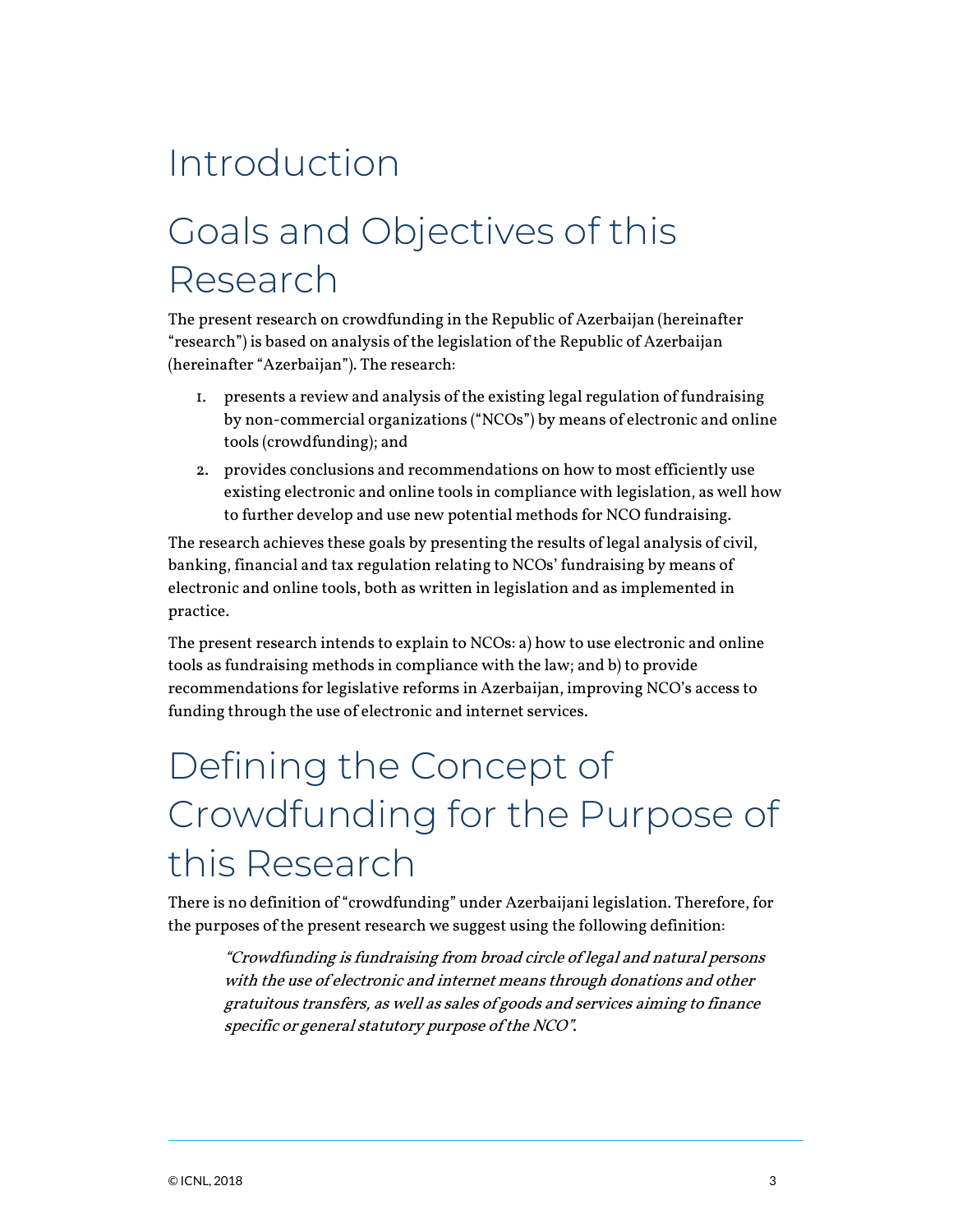The present research does not cover "crowdfunding platforms" as such, as to our knowledge, they do not exist in Azerbaijan.

At present, crowdfunding is not broadly used in Azerbaijan. Most NCOs raise funds for their activities through soliciting grants from specific foreign donors. However, access to such foreign funding is becoming increasingly difficult for a variety of reasons[.2](#page-3-0) Another available source is state funding, either through state grants or through state procurement of social services. However, this source is insufficient for financing the Azerbaijani NCO community due to limited available funding. Only a small portion of donations and grants from local individuals and businesses benefit NCOs currently, making it an insignificant source of funding for NCOs. At the same time, only a few NCOs generate income from sales of their goods and services. In light of the current environment, when NCOs face funding deficits, NCOs are interested in identifying new sources of income. For this reason, crowdfunding, which allows opportunities to reach a large number of individuals and businesses asking for support with the use of internet and electronic means, is very important and promising for Azerbaijani CSOs.

Regarding the term "electronic and online means" in this paper, we specifically mean and will review the following:

- collecting funds through SMS via mobile service providers;
- payments through payment terminals (MilliOn, ExpressPay, E-manat, etc); and
- bank wires through special arrangements with banks.

We refer to mobile service providers, banks, and operators of terminals as "operators."

This research will address various aspects of crowdfunding. In particular, the research will cover the following:

- legal regime for various sources of funding for NCOs in Azerbaijan;
- legal regulation of interaction between NCO and intermediaries (for the purpose of fundraising), who help to facilitate communication between NCOs and potential funders;
- legal regime for funds received by intermediaries, including taxation;
- legal regime for funds received by NCO from intermediaries, and documenting them as non-taxable income; and
- legal regime for intermediaries, possibility to fundraise on behalf of NCO, accountability for reporting on use of collected funds, etc.

<span id="page-3-0"></span><sup>2</sup> Regulation of income of NCOs in Azerbaijan, M. Guluzade, Baku, 2018.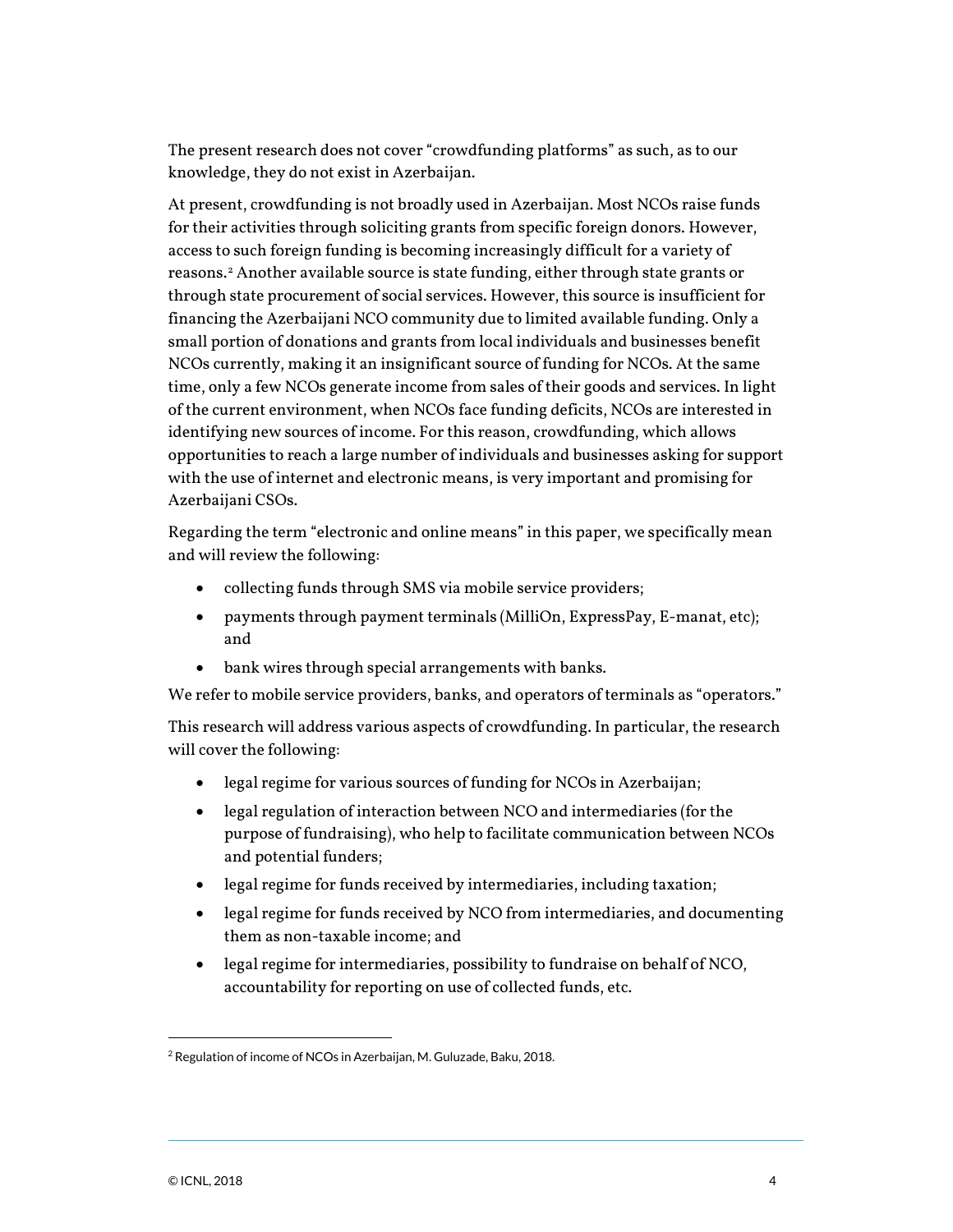# 1. Legal Regime for Types of Funding for NCOs

#### **1.1 GENERAL PROVISIONS**

The legislation of Azerbaijan provides for a variety of types of funding for NCOs,<sup>[3](#page-4-0)</sup> including grants, donations, income from economic activity, membership fees, public funding, and other types not prohibited by law. The law does not specifically mention "crowdfunding." The most relevant to the topic of crowdfunding are donations and income from economic activities (sales of goods and services), which are subject to detailed regulation. Below we briefly describe donations and income from economic activities as sources of funding for NCOs.

### **1.1.1. DONATIONS**

The NGO Law of Azerbaijan<sup>[4](#page-4-1)</sup> defines a donation as aid in the form of funds and  $(or)$ another material form to an NCO in accordance with this law without a condition to achieve any purpose. No conditionality shall be attached to donation on the part of the donor. If made in compliance with the law, donations are tax exempt for the NCOrecipient (see details on taxation below). Activities under a donation can be implemented at the discretion of an NCO, in compliance with legislation and its charter. Only registered NCOs, but not individuals can receive donations. Local individuals and legal entities, as well as foreign NCOs (FNCOs) with registered offices in Azerbaijan can give donations. Donations cannot be given in cash, the exception being when the recipient of a cash donation of up to 200 manat (\$115) is an NCO which has charity as its main statutory purpose (i.e. not only charities per se). [5](#page-4-2) Rather, donations must be made via bank transfer. A donation of any value shall be registered with the Ministry of Justice (MoJ).<sup>[6](#page-4-3)</sup> Anonymous donations are not allowed in Azerbaijan.[7](#page-4-4)

In practice, the registration of a donation may be rather time-consuming and also requires a number of formalities, (i.e. the donation agreement shall be in writing between a specific qualified donor and an NCO-recipient, amongst other requirements). Agreement with each donor shall be registered separately, even if several donors are funding the same project.

<span id="page-4-0"></span> $3$  According to Article 43.5 of the Civil Code, an NCO is a legal entity that does not have the generation of profit as its main purpose and does not distribute profit among the participants. An NCO includes public associations, foundations and unions of legal entities. For the purpose of this publication, the terms "NCO" and a nongovernmental organization ("NGO") have similar meaning unless noted otherwise.

<span id="page-4-1"></span><sup>4</sup> The Law of the Republic of Azerbaijan on Non-governmental Organizations (Public Associations and Foundations), June 13, 2000.

<span id="page-4-2"></span> $5$  The law of Azerbaijan does not establish rules for the registration of charities.

 $6$  Decision of the Cabinet of Ministers of Azerbaijan # 336, November 13, 2015.

<span id="page-4-4"></span><span id="page-4-3"></span> $7$  Information about a donor is a part of mandatory information to include in annual financial reports submitted to the Ministry of Finances of Azerbaijan (MoF).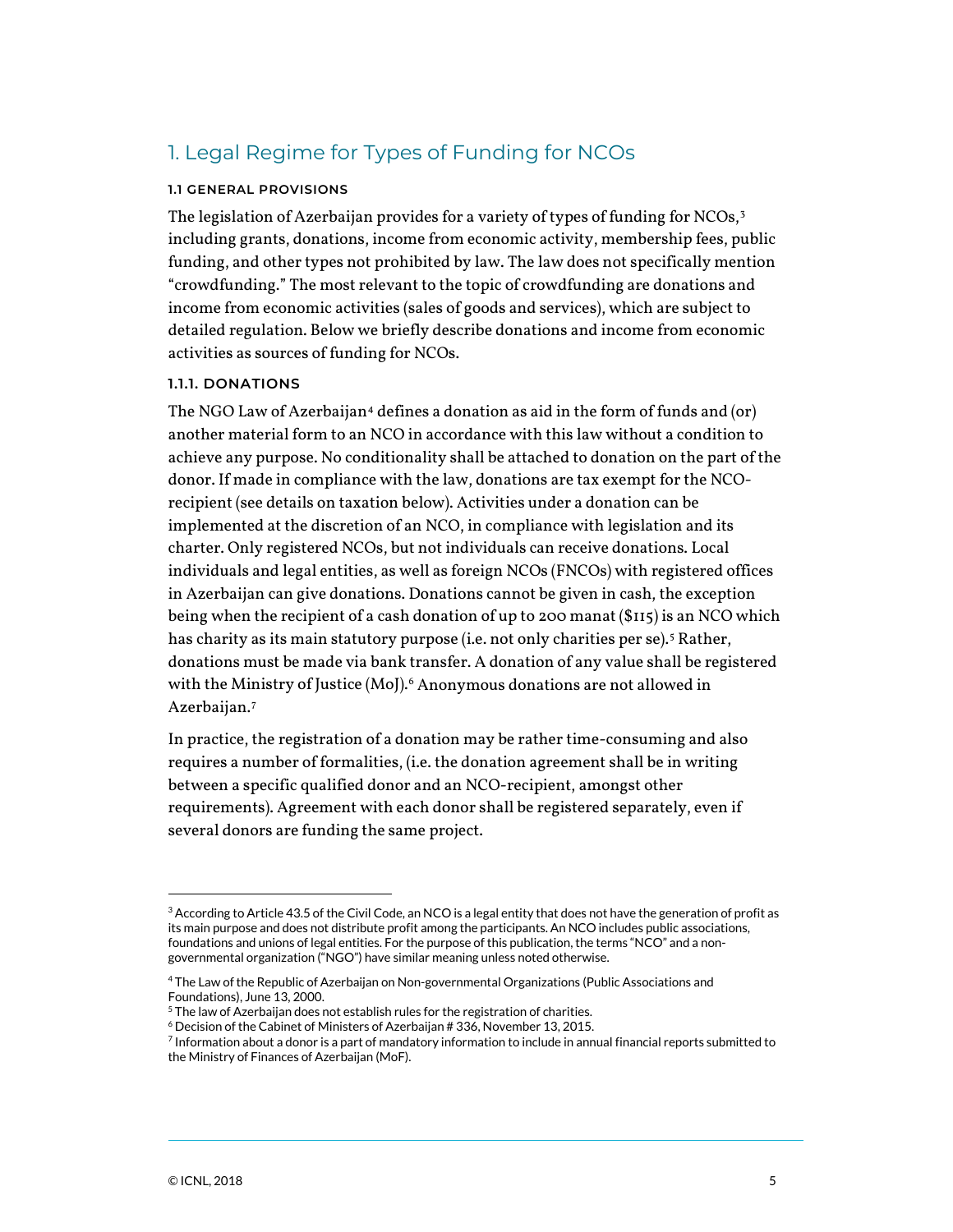The defined list of entities who can make a donation (i.e., no anonymous donors), as well as the requirement to register a donation with the MoJ, and a de facto $^8$  $^8$ requirement to have a written agreement for the donation signed between a qualified donor and an NCO, makes the donation form unsuitable for a public request, asking an unlimited circle of entities and individuals to support an NCO, as this would likely result in a number of small contributions, each of which would require a complex registration procedure with the MoJ. Therefore, in the present legal environment, donations might not be suitable type of funding to be fundraised through crowdfunding.

#### **1.1.2. INCOME FROM ECONOMIC ACTIVITY**

It is important to note that NCOs are permitted to use received funds ('income') without registration with the MoJ. Such funds will be considered as income, generated through economic activities, even if received on a gratuitous basis, and will be subject to profits tax, if it does not go through a proper registration with the government as a donation or a grant. Taking into consideration the difficult registration requirements for any kind of exempt income received by NCOs (grants or donations), presently the most viable way to obtain additional funding using electronic and internet means, would be to obtain it as taxable income and not claim a profits tax exemption on it.

Azerbaijani NCOs may carry out economic activities that are consistent with and "aimed at reaching the objectives of the creation"[9](#page-5-1) of the organization, so long as income generated is not distributed among the founders or members. The production and sale of goods for profit, the acquisition of securities, property and non-property rights, as well as participation in businesses, are all permitted activities for NCOs as long as they advance the organization's objectives. The recipients of NCO's services or buyers of goods can be any natural or legal entities, including foreign.

An NCO shall keep records of and account for its income and expenditures related to its economic activities. As these incomes are subject to tax, an NCO shall keep records of and accounts for them separate from records of and account for income exempt from profit tax.[10](#page-5-2) Restrictions on the types of activities an NCO can conduct may be determined only by law (for example, if certain activity requires a special permit (license)). The one important issue to keep in mind is that contracts between NCOs, as contractors, and foreign entities or persons, are also subject for approval by the MoJ, according to the Rules on Registration of Service Contracts.<sup>11</sup> The procedure for

<span id="page-5-1"></span><span id="page-5-0"></span> $8$  Not specifically prescribed by law, but the lack of it makes it impossible to register a donation with the MoJ. <sup>9</sup> Article 43.6 of the Civil Code.

<sup>10</sup> Article 22.3, NGO Law.

<span id="page-5-3"></span><span id="page-5-2"></span><sup>&</sup>lt;sup>11</sup> Rules on Registration of Service Contracts on Provision of Services or Implementation of Works by NCOs, as well as by Branches or Representative Offices of Foreign NCOs, from Foreign Sources adopted by the Government of Azerbaijan on October 21, 2015, and entered into force with its publication on November 20, 2015.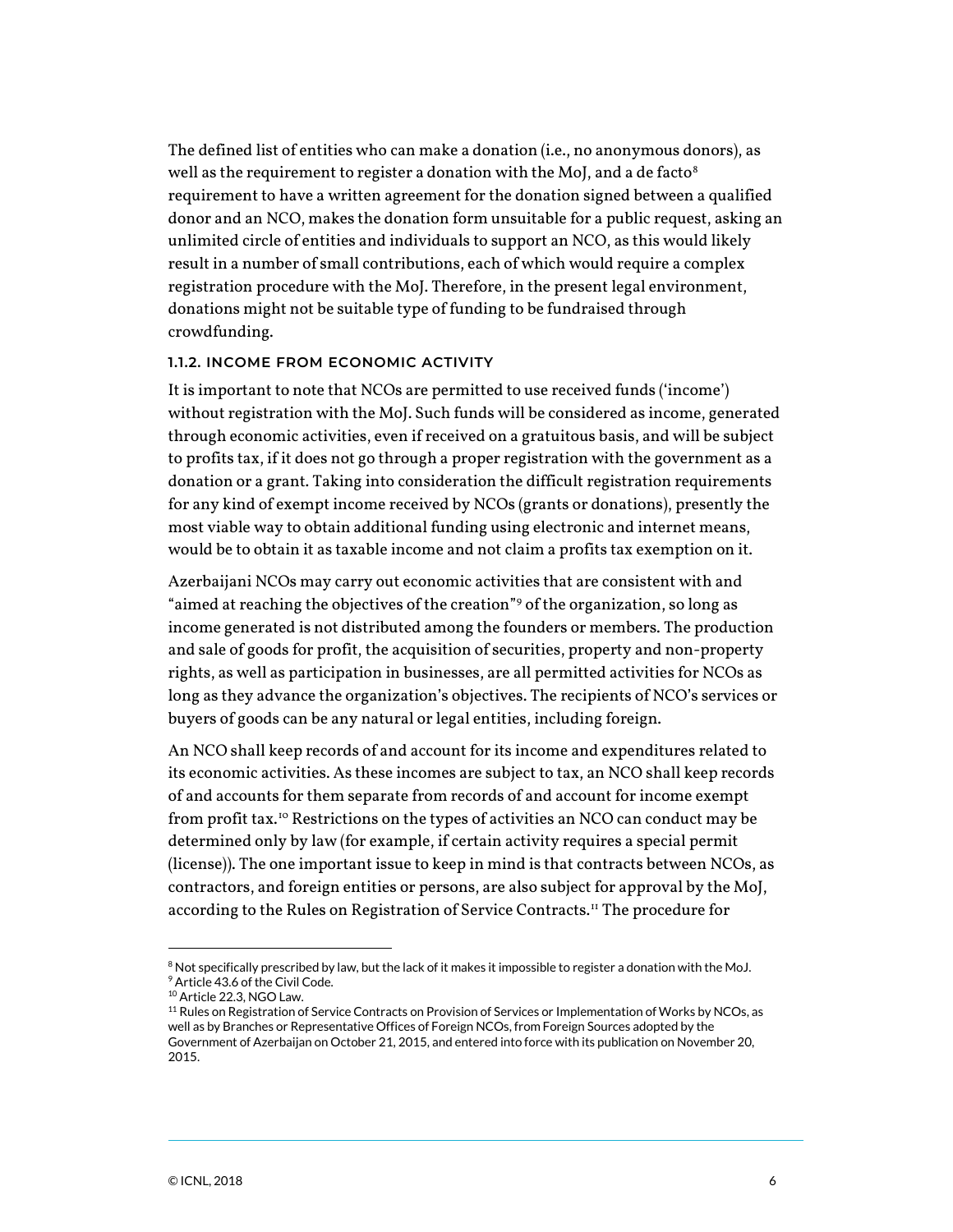registration of service contracts with foreign entities or persons in the Rules is somewhat similar to donations registration procedure.

Despite the fact that income from an NCO's economy activity is taxable, this type of income might work for crowdfunding purposes because: a) registration of contracts on provision of services/sale of goods from local sources is not required by law; b) the tax rate can be as low as 2 % (see the next section on taxation); and c) there is usually no licensing requirement for vast majority of services which NCOs typically provide.

It shall be noted that NCOs' contracts on provision of services/sale of goods with foreign entities and persons have to be registered with the MoJ. In practice, the registration of such a contract may be rather time-consuming and also requires a number of formalities, i.e., the contract shall be in writing between a specific qualified client and an NCO-service provider (goods supplier), amongst other requirements. Contracts with each foreign client shall be registered separately, even if several of them are "financing" the same project. Therefore, it should be noted that current Azerbaijani law does not encourage the participation of foreign entities or citizens in crowdfunding, and NCOs should make this clear in their fundraising campaigns. If an NCO still decides to involve foreign entities and citizens in its crowdfunding campaign, it might be prudent to establish a certain threshold of payments from foreign entities and citizens (i.e., only payments above a certain amount are accepted) which would cover the time an NCO would spend on formalities and registration of such payment with the MoJ.

## 2. Taxation of NCOs

The use of crowdfunding mechanisms (whether SMS, or terminals or bank transfers through special arrangements with banks) will most likely generate taxable income for NCOs (subject to profits tax and VAT), under the current legal framework. As explained in section above, all exempt incomes, such as donations or grants, are subject to strict rules and regulation, requiring time and effort from both donors and NCOs to ensure compliance, and as a result, would undermine the effectiveness of the crowdfunding mechanism, which is supposed to enable broad outreach to donors with minimal-to-no burden on the part of donors in particular. Additionally, the current law assumes that donors (both individuals and entities) will not be able to receive any tax benefits on funds transferred to NCOs when they support activities of NCOs via crowdfunding mechanisms. Therefore, this section will provide an overview of taxation of NCO-recipients of income via crowdfunding mechanisms with involvement of intermediaries (such as mobile service providers, e-terminal operators, and banks). The latter is important for NCOs as the amounts of taxes to be paid by intermediaries shall be taken into account and deducted from the total amount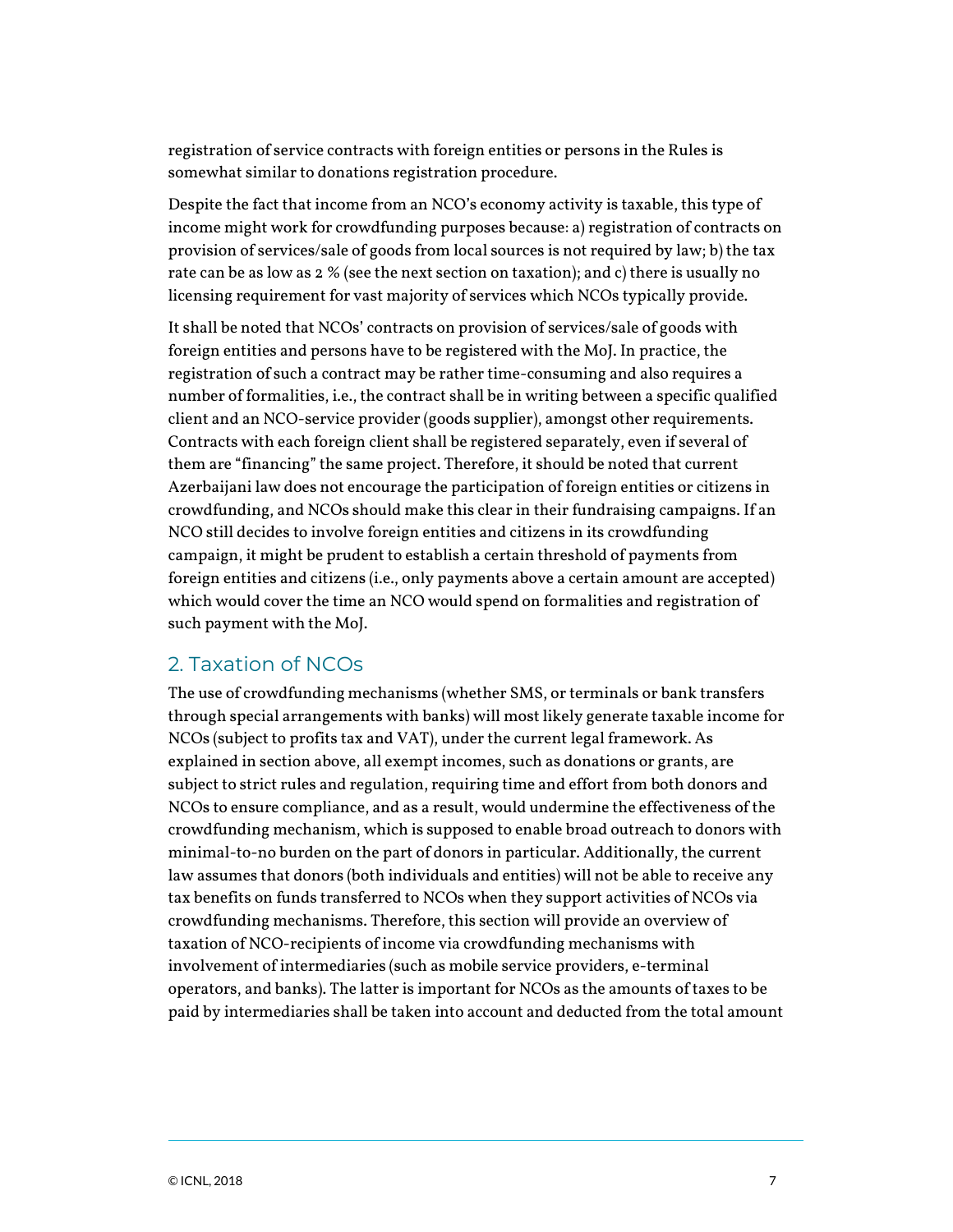of funds raised via intermediaries (in addition to service fees to be paid to intermediaries).

## **2.1. NCO-SIMPLIFIED TAX PAYERS**

NCOs with a revenue of 200,000 manat or less during any single month for 12 consecutive month, may become payers of simplified tax.<sup>[12](#page-7-0)</sup>As a payer of simplified tax, an NCO pays 4% of its total revenue if it is located in Baku, and 2% of its total revenue if it is located in regions outside of Baku.<sup>[13](#page-7-1)</sup> NCOs subject to simplified tax do not pay VAT and profit tax.<sup>[14](#page-7-2)</sup> The accounting for such NCOs is simpler compared to entities subject to the regular tax regime.

The simplified tax applies to all revenues, including revenue collected through a crowdfunding mechanism (bank wires, e-terminals or SMS), however, if the revenue exceeds 200,000 manat during any single month for 12 consecutive months, NCO will become subject to regular tax regime.

It is important to remember that NCOs under the simplified tax regime will have to pay simplified tax on the entire amount of the revenue, even including properly registered with MoJ grants or donations. Therefore, an NCO must carefully consider whether to register as a simplified tax payer.

Simplified tax payers cannot register as VAT tax payers without losing simplified tax status.<sup>15</sup> As discussed further in this section, transfer of property rights on funds is not subject to taxation with VAT<sup>16</sup>, and financial operations are exempt from VAT.<sup>[17](#page-7-5)</sup> Therefore, depending on how an agreement between an NCO and an intermediary is drafted, an NCO might not pay VAT on the funds received from the intermediary, even if it is not registered as a VAT tax payer.

### **2.2. NCOS UNDER REGULAR TAX REGIME**

NCOs are tax payers, subject to all taxes, with exceptions, established in the Tax Code of Azerbaijan. The main taxes include profit tax, VAT and property tax. In the following sections we will review taxes applicable to NCOs relating to revenue generated through crowdfunding.

## **2.2.1. TAXATION WITH PROFITS TAX**

<span id="page-7-1"></span><span id="page-7-0"></span><sup>12</sup> Article 218.1of the Tax Code.

 $^{13}$  Article 220.1 of the Tax Code.<br> $^{14}$  Article 219.5 of the Tax Code.

<span id="page-7-2"></span>

<span id="page-7-3"></span><sup>&</sup>lt;sup>15</sup> Article 219.5 of the Tax Code.<br><sup>16</sup> Article 13.2.11. of the Tax Code.

<span id="page-7-4"></span>

<span id="page-7-5"></span><sup>&</sup>lt;sup>17</sup> Article 164.1.2. of the Tax Code.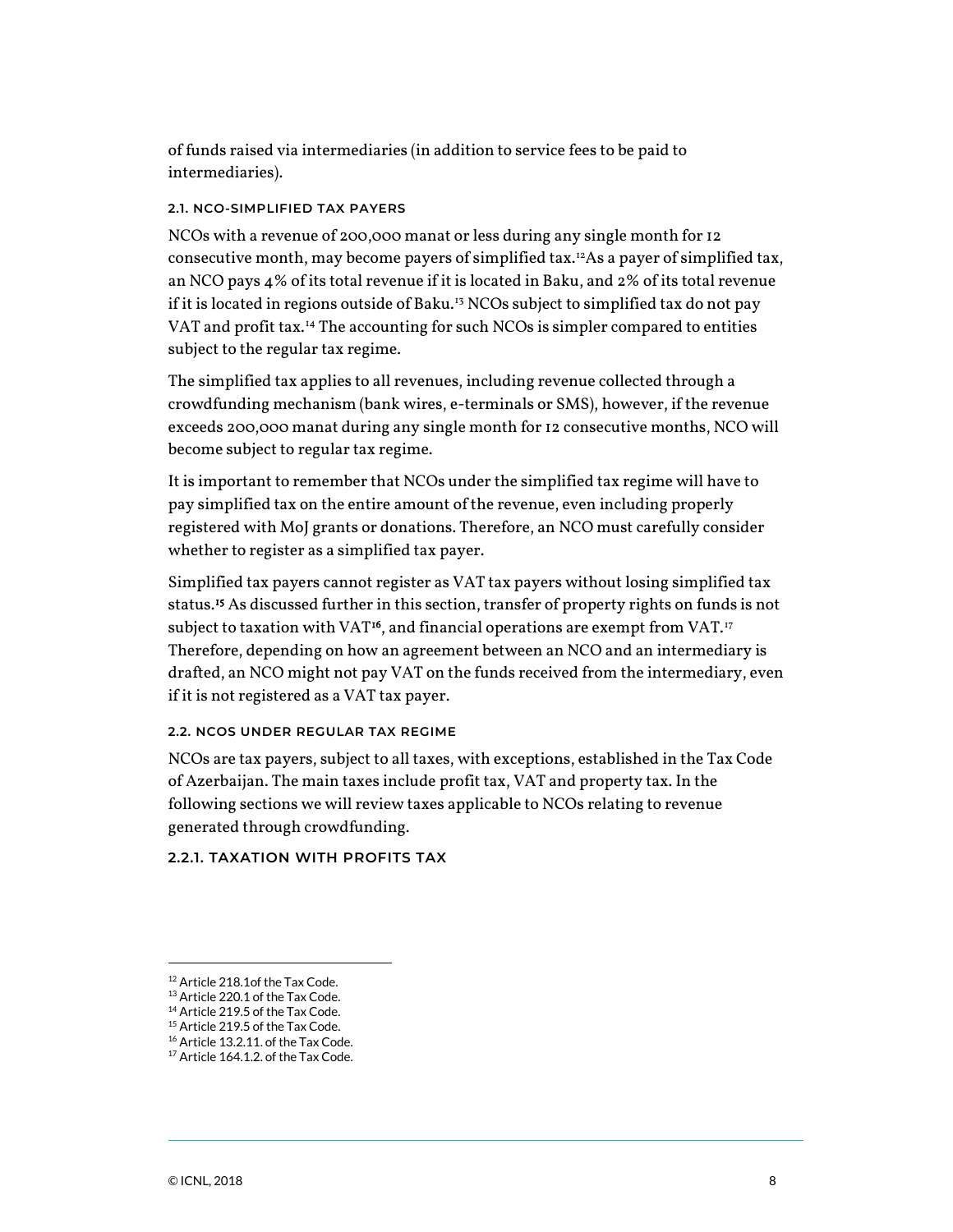$NCOs^{18}$  $NCOs^{18}$  $NCOs^{18}$  are payers of profits tax under Azerbaijan's Tax Code. The general profit tax rate is 20%.[19](#page-8-1) All income of NCOs is subject to profits tax, with the exception of certain types of income, defined in the Tax Code, such as transfers received on a gratuitous basis, donations, and membership fees.<sup>[20](#page-8-2)</sup> As discussed in the previous sections, these exceptions would generally not be applicable to fundraising activities with the use of crowdfunding. Therefore in this section we will focus on taxation of income from economic activities of NCOs.

## **2.2.2. TAXATION OF INCOME FROM ECONOMIC ACTIVITIES**

Economic activity is defined by the Tax Code as activity independently conducted by a person, the primary purpose of which is derivation of profit from the use of property, provision of goods, performance of works, or provision of services.[21](#page-8-3) Since taxation of passive (investment) income is not relevant to crowdfunding, we will not cover it in the present research. Profit from NCOs' economic activities is subject to profit tax at the rate of 20%.<sup>[22](#page-8-4)</sup> The profits subject to taxation with profit tax is calculated as a revenue generated from economic (taxable) activities less by expenses.<sup>[23](#page-8-5)</sup> Revenue received by an NCO from intermediaries will most likely be considered revenue from economic activity. Depending on how the relationship between an NCO and an intermediary is structured, an NCO will have to pay profit tax on the whole amount of the revenue received from an intermediary, or, on the amount reduced by the fee to be paid to intermediary by an NCO (which would be considered a deductible expense for the purpose of calculation of a profit) and/ or other deductible expenses. Please note that expenses can only be deducted if they directly relate to generation of revenue.<sup>[24](#page-8-6)</sup> Expenses relating to non-commercial activities cannot be deduced from the revenue from economic activities. $25$ 

The NGO Law requires NCOs to maintain separate accounting for revenues and costs for economic activity (taxable)<sup>[26](#page-8-8)</sup> versus exempt incomes (i.e., properly registered

<span id="page-8-0"></span> $^{18}$  The Tax Code uses the term "non-commercial organization," but does not provide a definition. A noncommercial legal entity is defined by the Civil Code as "a legal person not having the generation of profit as the main purpose and not distributing received profit among participants (Article 106.1.2 of the Civil Code). The Tax Code (Article 13.2.36) also uses term "charitable organizations," which is defined as a "non-commercial organization conducting charitable activity." It is unclear which NCO may be recognized as a charity, whether an organization must conduct only charitable activities in order to be entitled to this benefit, or, alternatively, whether any NCO which conducts charitable activities (in addition to other non-charitable activities) may qualify. It would be a high-risk activity to claim any special status and incentive to attribute to a charitable organization status as such.

<span id="page-8-1"></span><sup>&</sup>lt;sup>19</sup> Article 105.1. of the Tax Code.

<span id="page-8-2"></span><sup>20</sup> Article 106.1.2. of the Tax Code.

<span id="page-8-3"></span><sup>21</sup>Article 13.2.37 of the Tax Code.

<span id="page-8-4"></span> $^{22}$  Article 105.1. of the Tax Code.<br> $^{23}$  Article 104.1 of the Tax Code.

<span id="page-8-7"></span><span id="page-8-6"></span><span id="page-8-5"></span><sup>&</sup>lt;sup>24</sup> Article 108 of the Tax Code.<br><sup>25</sup> Article 109.2 of the Tax Code.<br><sup>26</sup> Article 22.3 of the NCO Law.

<span id="page-8-8"></span>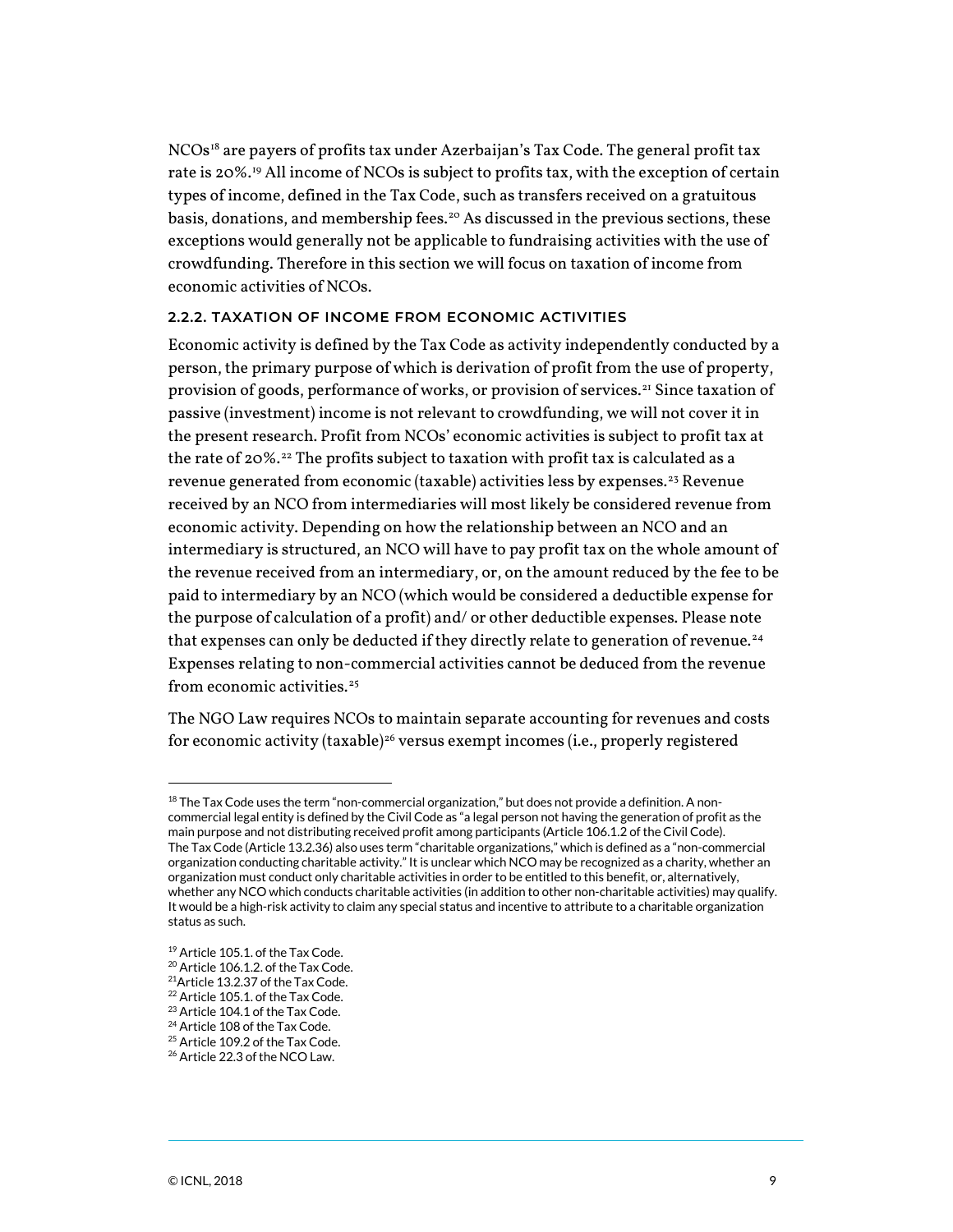donations or grants). It is important to note that a separate accounting for taxable versus exempt income may substantially complicate accounting for an NCO and would require the assistance of an experienced accountant.

### **2.2.3. VAT FOR NCOS**

Organizations conducting economic activity are obligated to register as VAT-payers if the volume of their taxable operations during any month over the 12 consecutive months exceeds 200,000 manat. An NCO is also required to register as a VAT payer, if a volume of a single transaction or a contract exceeds 200,000 manat.<sup>[27](#page-9-0)</sup> Entities with income below this threshold may voluntarily register as VAT-payers. $28$ 

Article 164 of the Tax Code establishes a list of supplies and imports that are exempt from VAT, regardless of whether they are sold or imported by commercial or noncommercial entities.

The exemptions are largely irrelevant for the purpose of taxation of income generated via crowdfunding.

Simplified tax payers cannot register as VAT tax payers without losing simplified tax status[.29](#page-9-2) As discussed further in this section, transfer of property rights on funds is not subject to taxation with  $VAT^{30}$  $VAT^{30}$  $VAT^{30}$ , and financial operations are exempt from  $VAT^{31}$  $VAT^{31}$  $VAT^{31}$ Therefore, depending on how an agreement between an NCO and an intermediary is drafted, an NCO might not pay VAT on the funds received from the intermediary, even if it is not registered as a VAT tax payer.

# 3. Specifics of legal regulation of fundraising for NCOs via Crowdfunding

In this section we will look at regulation of fundraising for NCOs with use of three mechanisms which to our opinion can be most suitable under the current legislation:

**3.1. PAYMENTS VIA SMS;**

**3.2. PAYMENTS VIA E-TERMINALS; AND**

**3.3. DIRECT WIRES TO BANK ACCOUNTS OF NCOS.**

An NCO may enter into a contract with mobile service providers (mobile operator), banks and other intermediaries (particularly we will study e-terminal operators) to collect payments on behalf of the NCO. There is no separate legislative regulation of these relations between NCO and intermediaries. Such relations are regulated by

<span id="page-9-1"></span><span id="page-9-0"></span><sup>&</sup>lt;sup>27</sup> Article 155.1 of the Tax Code.

 $^{28}$  Article 156 of the Tax Code.<br> $^{29}$  Article 219.5 of the Tax Code.

<span id="page-9-2"></span><sup>&</sup>lt;sup>30</sup> Article 13.2.11 of the Tax Code.

<span id="page-9-4"></span><span id="page-9-3"></span><sup>&</sup>lt;sup>31</sup> Article 164.1.2 of the Tax Code.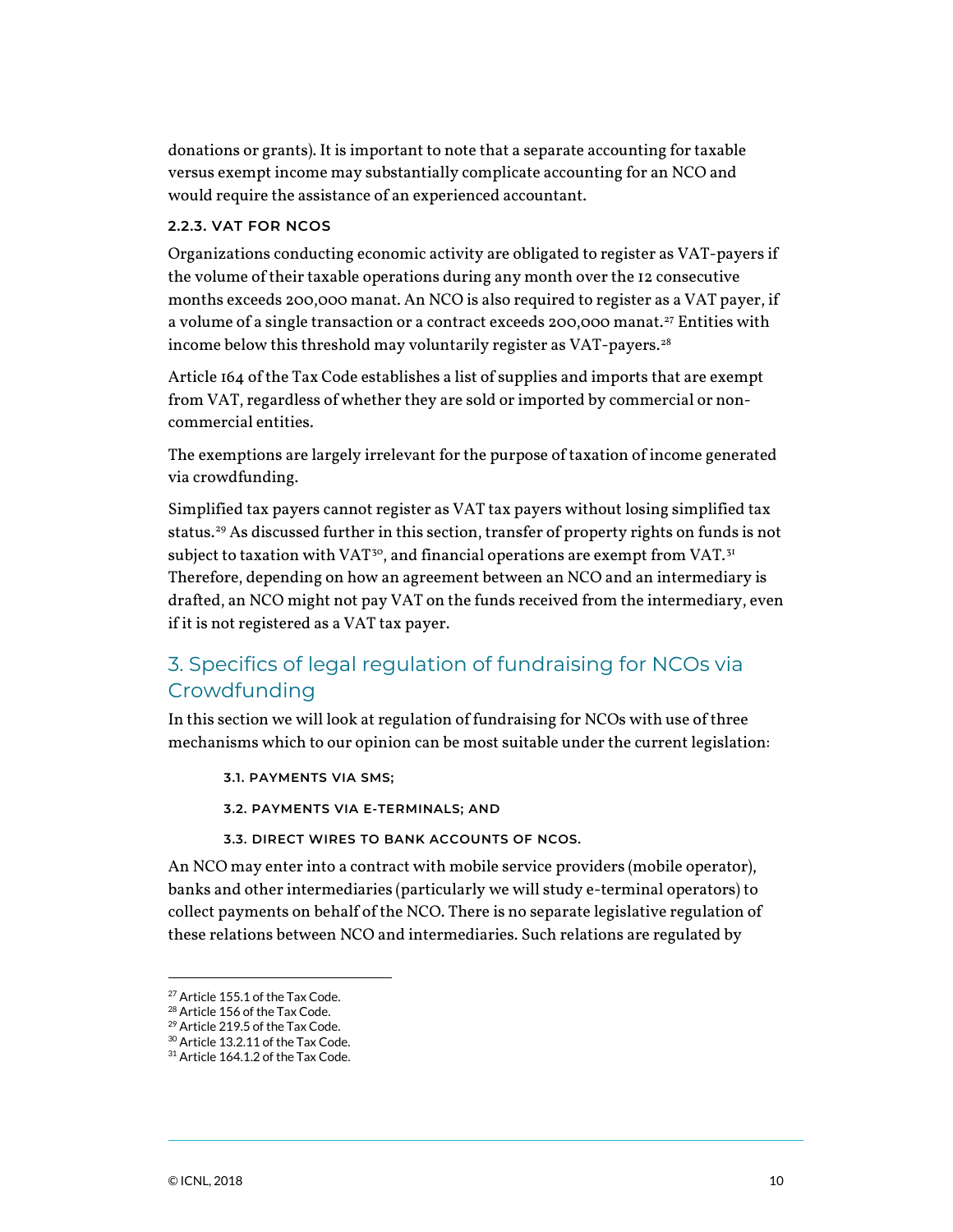norms of general law applicable to all subjects of these relations. As described in previous sections of the research, NCOs will most likely have to pay profit tax on income generated through revenues received from intermediaries. NCOs shall also bear in mind that they have to negotiate a service contract with an intermediary, including the service fee to be paid to the intermediary, amongst other terms. In the course of negotiating the contract, an NCO might try to negotiate a no fee arrangement with an intermediary, appealing to its corporate social responsibility sensibilities.

#### **3.1. PAYMENTS VIA SMS**

There are three mobile operators in Azerbaijan (Azercell, Bakcell and NAR).

NCOs can sign contracts with one or more mobile operators so that they transmit a message from the NCO to all their clients which are users of the operator's mobile network. In such messages, as a rule, there is a short appeal to send funds for the NCO's specific goal, for example, "help to save life of Asmer Ismailova" with a link where more information can be obtained. The idea and effectiveness is in the fact that the user of a mobile network can transfer any amount of funds by pressing one button, i.e., sending an SMS to a short number. If a mobile operator has 500,000 clients, and 10% transfer one manat (there can be another minimum amount agreed with the operator), then the NCO can receive a substantial amount of funds, even after paying tax and service fee to the operator.

One has to take into account that the effectiveness of the fundraising campaign using such a mechanism increases if similar arrangements are made at the same time with other mobile operators.

Transfer of funds from users of mobile operators to a recipient of funds (NCO) is made via bank account of the mobile operator to which funds from users of the mobile network are transferred.

To sign a contract (on agent services) with a mobile operator, one needs to contact the department dealing with public relations or corporate social responsibility and sign a contract for services related to a short SMS. The operators have their own contract templates and as a rule they need to be adjusted for the purpose of the NCO, therefore a support from a lawyer might be needed.

Once the mobile operator sends a mass SMS to its users (for example, about fundraising for helping a specific patient), the user receives information about the charity project (for example, a link to a webpage), and once the user transfers funds, the mobile operator sends automatic reply via SMS thanking the user for support.

Once the funds are received in the account of the operator, after period of the fundraising campaign expires, the mobile operator deducts the agreed-upon fee for its services (usually a certain percentage of overall amount raised; the smaller the amount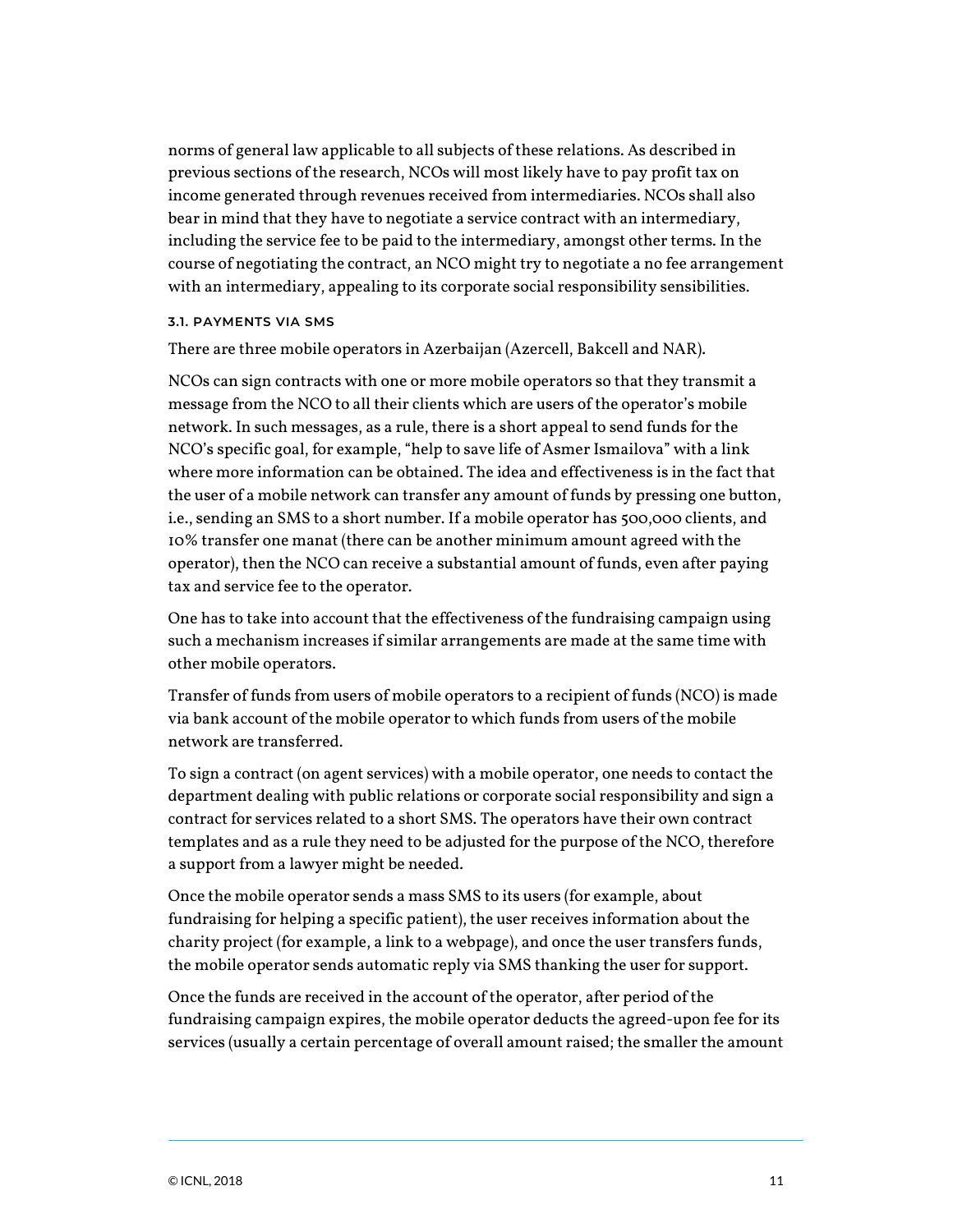of minimal individual payments, the higher the cost of the operator's services), in accordance with the conditions of the contract between the mobile operator and recipient (NCO). For purposes of NCO's reporting, there might be a need for a Handover Act with the mobile operator upon the campaign's completion and fulfilment of the parties' duties.

As described in previous section, the legislation does not provide tax benefits for mobile operators if they help an NCO to fundraise via SMS. As a result, the mobile operator pays profit tax on the fee received from the NCO. Depending on its tax status, the NCO shall pay a simplified tax or profit tax and VAT.

The terms for procedure and frequency of mutual payments, as well as other terms between the NCO and a mobile operator, shall be stipulated in the contract.

### **3.2. PAYMENT VIA E-TERMINALS**

Persons who want to transfer funds to an NCO's bank account can do so via eterminals. In order to be able to receive payments and transfers e-money to a bank account or e-purse, an NCO needs to sign a contract on such services with a supplier of payment services (MilliOn,<sup>[32](#page-11-0)</sup> ExpressPay,<sup>[33](#page-11-1)</sup> E-manat<sup>34</sup>). As a rule, for these purposes, the supplier of payment services ensures (via e-terminals) integration of advertisement banner of NCO into interfaces of network of e-terminals based on a contract. In many cases, there is a one-time fee for this, the amount of which is subject to negotiations between the parties.

To enter into such a contract, an NCO needs to present:

- Its founding documents;
- information about the head of the NCO;
- its bank details; and
- contacts (address, email, phone, etc.).

When making payments by e-terminals, the sender receives a receipt which is a document and a proof of payment by means of placing cash or credit card into payment system (bank) via e-terminal.

Once the funds are received via e-terminal and the receipt is issued, the supplier of payment service (bank) has an obligation to the sender of funds to issue payment and/or transfer funds to their specified recipient.

Presently, the following e-terminals are popular in Azerbaijan: MilliOn, ExpressPay, E-manat. Their commissions and other terms differ and depend on the turnover of the

<span id="page-11-0"></span><sup>32</sup> www,million.az.

<span id="page-11-1"></span><sup>33</sup> [https://expresspay.az/login.](https://expresspay.az/login)

<span id="page-11-2"></span><sup>&</sup>lt;sup>34</sup> [https://e-manat.az/.](https://e-manat.az/)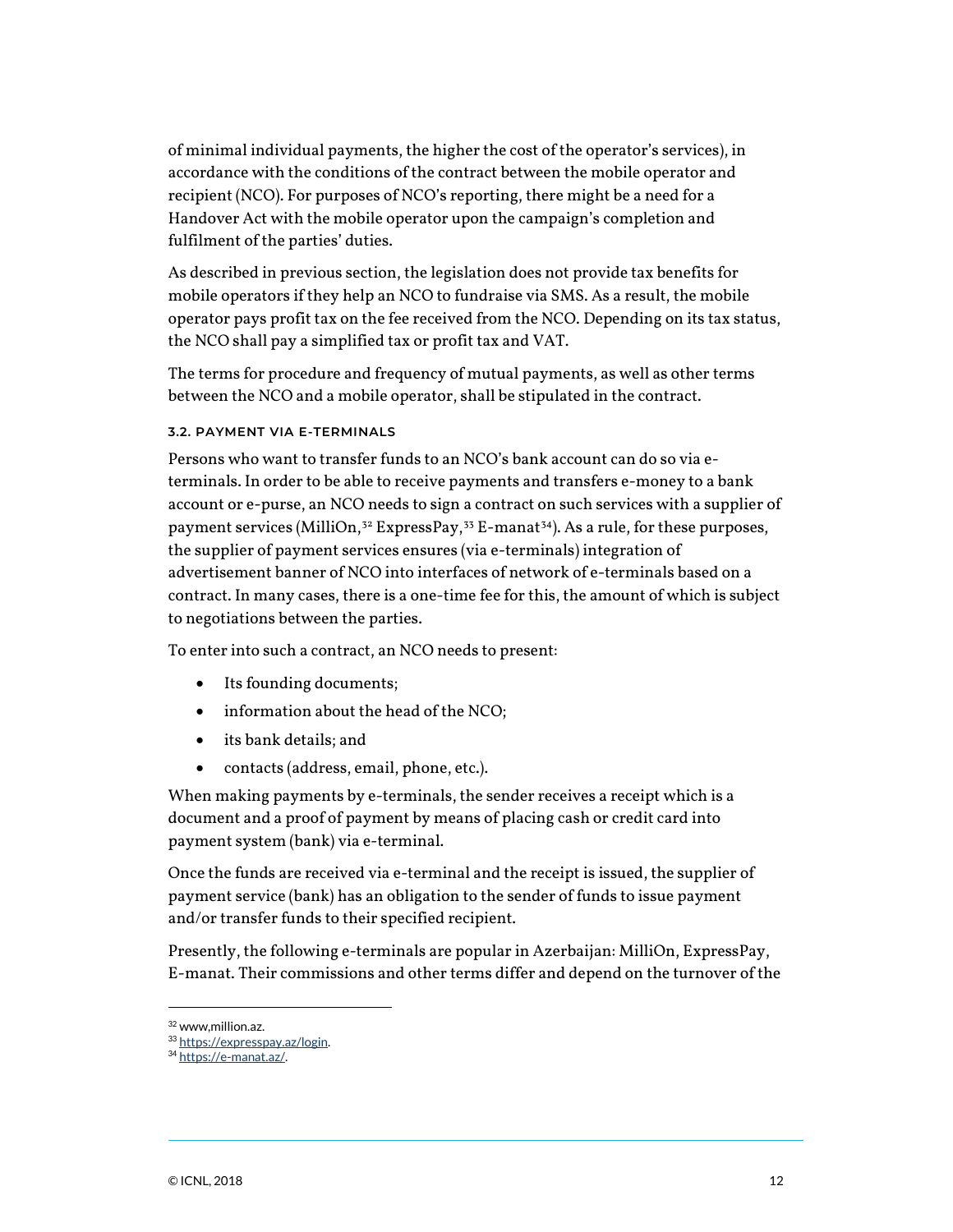client, average amount of individual payments, variety of services, amongst others (with the fee of 1%-10% of the total collected amount). These e-terminals accumulate the funds and transfer them to the client's account once per week.

#### **3.3. PAYMENT TO AN NCO'S BANK ACCOUNT**

Any NCO can place information about its bank account on its webpage or any other webpage (for example, partner organization or mass media) with a call to wire funds to the NCO's account for a certain purpose or for the organization's statutory activity. Moreover, the NCO can send emails with information about fundraising and link to its bank account. Here one has to bear in mind that this fundraising method is less expensive, for example, compared with fundraising via SMS (no need to pay for a mobile operator). However, at the same time, it is quite limited as potential donors have to make extra effort to transfer funds to an NCO (for a regular citizen who does not have an e-signature for their bank, it requires going to the bank to make a payment, which narrows the circle of people ready to support the NCO).

Additionally, an NCO can enter into a contract with a bank so that the latter places a call on transferring funds to a special account of the organization in its branches and on-line (see below). Opening such an account and advertisement are made by contract between a bank and NCO on fee-based payment services. Such a contract can also contain provisions by which bank collects funds for NCO by placing information on bank's webpage in the system of online or internet banking. In this case, the clients of this bank can login to their online banking account and wire funds to the account of the NCO, whose project is presented on bank's webpage.

As is the case with crowdfunding through mobile operators, when entering into such a contract with a bank, the NCO has to pay a commission (usually percentage of the amount received) for use and service of this account. However, in practice there are cases when socially responsible banks refuse to take commission and render such services pro bono to an NCO (particularly when the bank's name is featured in the NCO's report on completion of its fundraising campaign). As a rule, this happens at the decision of the bank.

Taking into account that NCOs have to submit a detailed reports (financial and tax), they need to have a detailed information about the payer (name and surname of the sender (or title for a legal entity), ID number (tax ID for legal entities), aim of payment, etc)[35](#page-12-0). In case of NCOs special accounts to which wires are made directly to NCO, the bank has to present such information to an NCO and this condition must be included in the contact between the bank and NCO.

<span id="page-12-0"></span> $^{35}$  Banks collect this information prior to making a payment by individuals or legal entities and make it available to the final recipient, in this case, the NCO.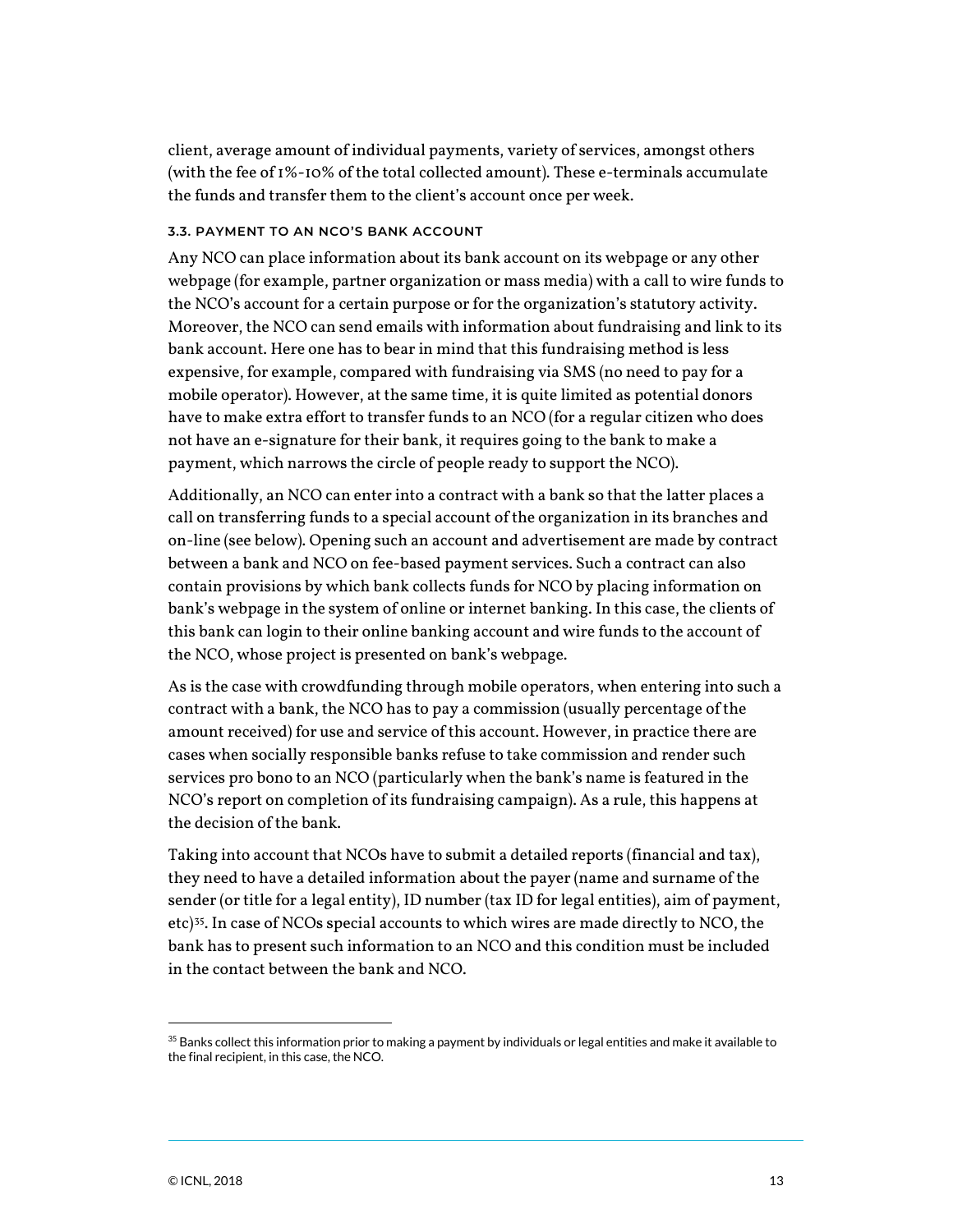### **3.4. PAYMENTS FROM FOREIGN SOURCES**

In accordance with the legislation of Azerbaijan, all contracts on transfer of funds between NCO-contractors and foreigners have to be registered with the Ministry of Justice. When organizing a fundraising campaign from the general public, and when funds go directly to NCOs bank account (not via intermediary's account), an NCO shall make it clear in its call to the public that only Azerbaijani natural and legal persons may contribute. It is especially important taking into consideration that people most likely will be making small payments, and, regardless of its amount, any contribution from a foreigner will have to be registered by an NCO with the MoJ. NCO also have to be ready to wire back the funds if they are made (mistakenly) by foreigners and pay additional fee for such service (about \$20 per wire). Unfortunately, banks usually do not agree to revise their standard contract on bank services to enable automatic return of funds received from foreigners.

In light of the aforementioned, it might be in the interests of NCO to receive funds from the account of an intermediary and not directly from individuals. An intermediary, for example, bank or mobile operator, is a legal entity in Azerbaijan and for NCO it does not matter which subjects (local or foreign) wired funds to the intermediary's account. NCO is not required to register funds received from the account of an intermediary.

If an NCO makes decision to receive funds from a foreign source (including in foreign currency), then the NCO would need to take the following actions:

- open a foreign currency account (for each currency separately); in this case the bank has to identify and verify the payer (see details below); and
- be ready to register with the MoJ each wire to the NCO's account from a foreign source.

As the funds from a foreign source will be paid to a bank account, the bank will collect and make available for NCO all information relating to a foreign payer that the NCO needs for its reporting purposes (ID info in case of natural persons, and title and tax ID number of a legal entity in case of the latter).